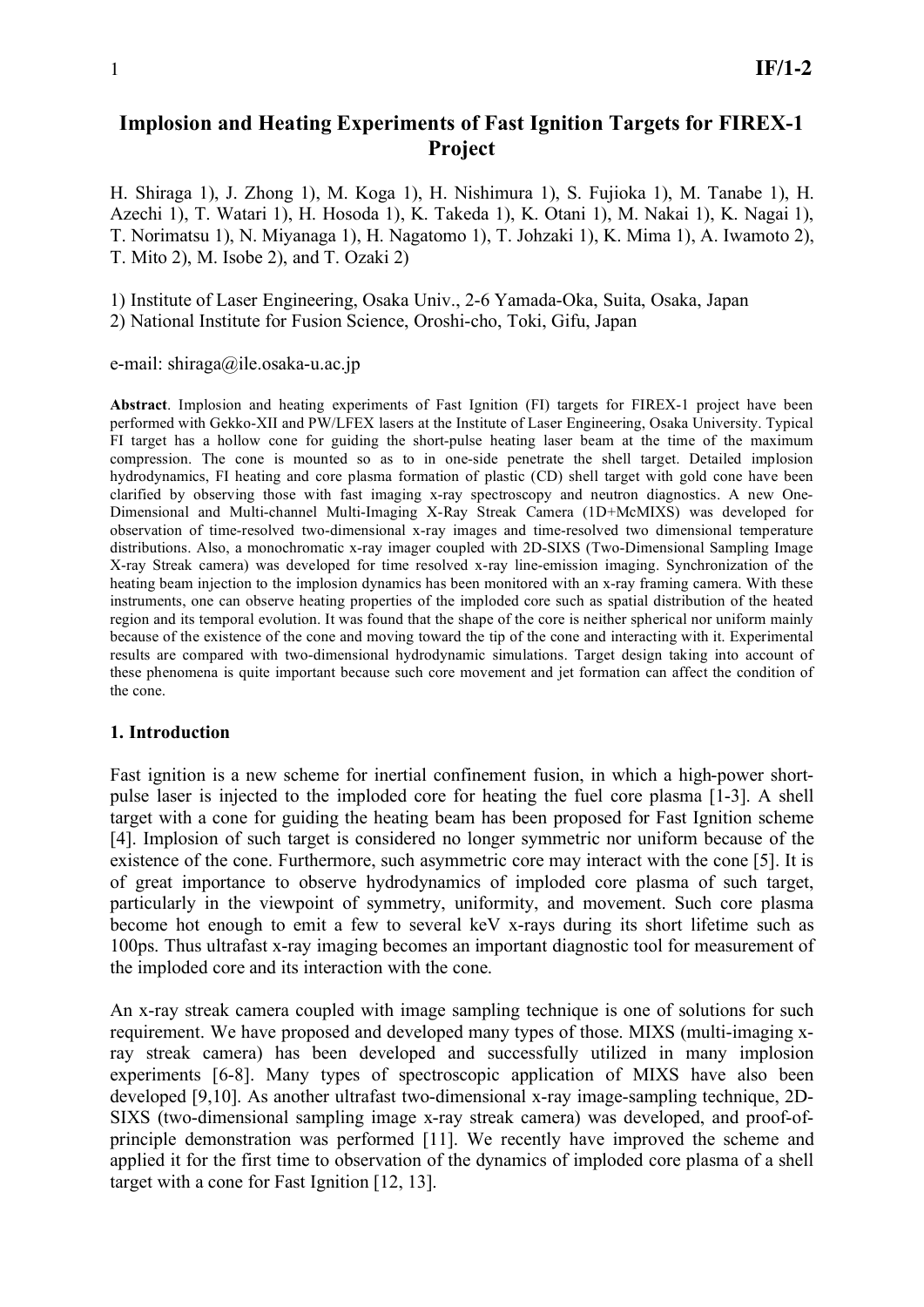Also we have developed a scheme for observing the synchronization of the heating beam injection to the imploded core plasma formation time by using a conventional gatedmicrochannel-based x-ray framing camera [14].

FIREX-1 project [15] is a program to perform implosion and heating experiments of Fast Ignition target with a cone by using Gekko-XII and PW/LFEX lasers at Institute of Laser Engineering, Osaka University. Implosion and heating of the fuel core plasma have been diagnosed with such ultrafast x-ray diagnostics as well as neutron diagnostics. Details of recent results are described in this article.

### **2. Fast Imaging X-Ray Spectroscopy of the Imploded Core**

A new One-Dimensional (1D) and Multi-channel Multi-Imaging X-Ray Streak Camera (1D+McMIXS) [16] was developed to observe time-resolved two-dimensional x-ray images in multi spectral channels enabling us to derive time-resolved two dimensional (2D) temperature distributions of the core plasma with time- and special resolutions of 24 ps and 20 µm, respectively, as well as 1D images of the target to observe the implosion shell trajectory simultaneously. This enables us to determine the core formation time in the whole implosion process, and to compare those accurately with simulations. 1D+McMIXS system consisted of a multi-pinhole disk and an x-ray streak camera with three-slit photo cathode. 1D images of the target equator were made on the first cathode slit by using conventional imaging pinholes with different diameters and filters. Two sets of MIXS images were made on the second and the third slit cathodes by using two tilted pinhole arrays with different filters to obtain different spectral responses. Each pinhole array had 11 pinholes with a constant separation in between. After streaking the images, sequential 2D images were reconstructed by rearranging the time-sliced imagelets. Assuming a plasma model for x-ray emission, such as bremsstrahlung, one can derive plasma temperature from two spectral channels. Thus one can obtain time-resolved 2D temperature map of the imploded core plasma.

2D-SIXS (Two-Dimensional Sampling Image X-ray Streak camera) was improved and utilized for the first time in observation of the imploded core plasma of FI target with temporal and spatial resolutions of 24 ps and 20 µm, respectively [12]. Here we used two dimensionally distributed 40 x 39 pinholes to sample a 2D x-ray image on the cathode plane of an x-ray streak camera. Also, another 2D-SIXS, which was coupled with a high-spatialresolution monochromatic x-ray imager [17], was developed for time resolved x-ray lineemission images [13]. Two toroidally bent Bragg crystals (Quartz) were used for making spectrally selected monochromatic images at certain line emission spectra from the target material. By comparing the two line spectral images with assumption of appropriate plasma model, one can derive time-resolved 2D temperature and/or density maps.

Synchronization of the heating beam injection to the implosion dynamics has been monitored with an x-ray framing camera with gated micro channel plate driven by traveling voltage pulse by using the hard x-ray background due to hot electron generation by the heating beam as a signal representing the heating pulse [14]. Conventional framing images of the implosion were recorded with the same x ray framing camera except for the duration around the hard xray signal.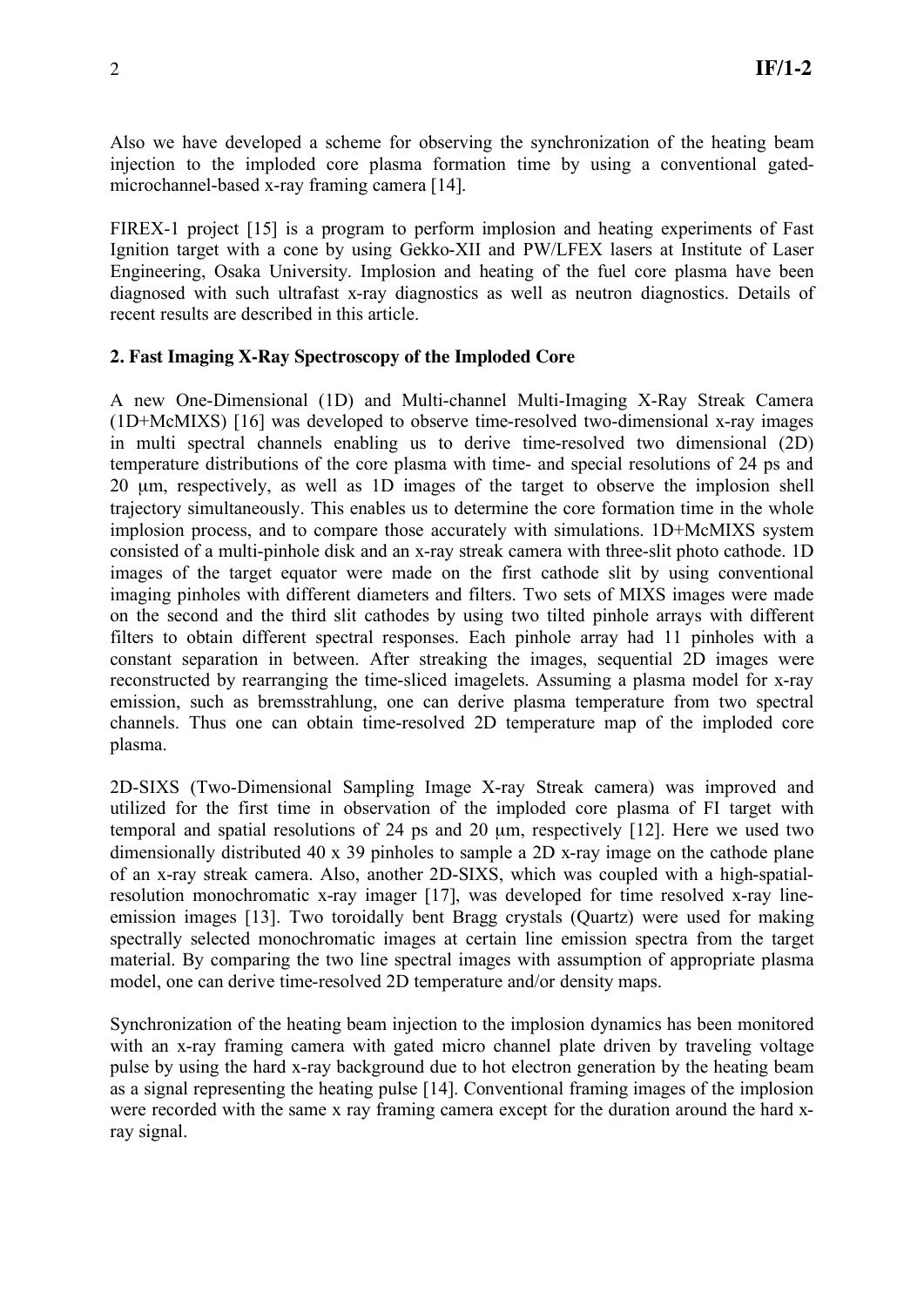With these instruments, one can observe heating properties of the imploded core such as spatial distribution of the heated region and its temporal evolution.

## **3. Imploded Core and Its Dynamics**

Implosion and heating experiments have been performed at Gekko-XII and PW lasers. Typical FI target has a hollow cone for guiding the short-pulse heating laser beam at the time of the maximum compression. Typical laser and target parameters were as follows. Gekko-XII laser for implosion: 1.5-4.5 kJ in total / 1.5ns pulse, 9 beams among 12. PW laser for heating: up to 200 J in 1ps in 1 beam. CD shell: 500 µm in diameter and 7 µm in thickness, with a 10-20 µm thick Au cone of 30 degrees. The Au cone was coated with 10 µm thick CH layer. A variety of parameters including *d* (distance from the center to the cone tip),  $\theta$  (opening angle of the cone), and *s* (shift of the cone axis from the target center) was chosen.



*FIG. 1. Time-resolved x-ray images of channel A (2-5 keV) (upper) and temperature distribution (bottom) for three frames. Field of view of each frame is 120*  $\mu$ *m (vertical) x 200*  $\mu$ *m (horizontal). White crosses and bars correspond to the initial positions of the center of the shell and the tip of the cone, respectively. Top left is a view of a plastic shell target with a Au cone.* 

Time-resolved core shape and its temperature distribution were successfully measured with 1D+McMIXS as shown in Fig. 1. In this case,  $d = 75 \mu m$ ,  $\theta = 30 \text{ deg}$ , and  $s = 0 \mu m$ , and there was no heating laser beam in this shot. Upper images at each time are x-ray emission images in spectral channel A of McMIXS. Channel A observed x-ray emission in a spectral range of 2-5 keV, while channel B (not shown in Fig.1) observed 2-3 keV. Electron temperature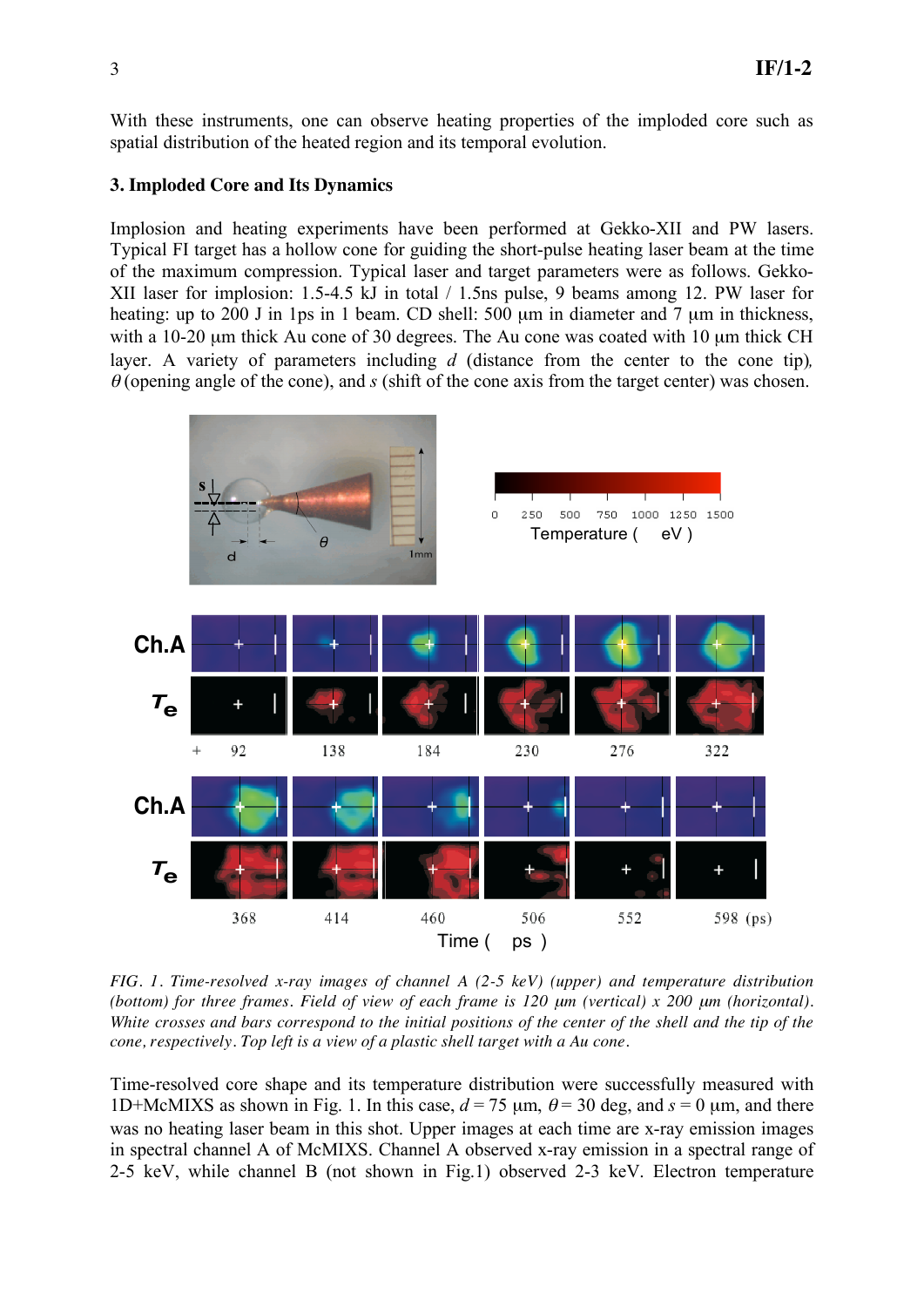distribution was obtained from the signal intensity ratio of channel A and channel B as shown in the bottom of the images. Note that derived temperature is nominal because the x-ray emission spectrum was assumed to be bremsstrahlung, and radiation transport including absorption and reemission was not taken into account.

The x-ray emission from the core was found to start at the center of the target (Ch. A at  $t =$ 184-230 ps), and then move toward the tip of the cone (Ch. A at *t* = 322-460 ps), and finally stop at the tip (Ch. A at  $t = 460-506$  ps) and disappear (Ch. A at  $t = 506-598$ ps). It was found that the shape of the core is neither spherical nor uniform mainly because of the existence of the cone (for example, Ch. A at  $t = 230$  ps). A jet-like structure ejected from the nonuniform core toward the cone was observed (Ch. A at  $t = 276-322$  ps). It is indicated that the temperature is high in the jet plasma near the cone ( $T_e$  at  $t = 230-276$  ps). Also the stagnating plasma at the tip of the cone is found to be hot ( $T_e$  at  $t = 322-460$  ps). These results indicate that the cone tip is first hit by the jet and then the whole core plasma comes to the cone tip.



*FIG. 2. Experimentally observed temperature (a), calculated temperature (b) and density (c) distributions of the core plasma and the jet. Temperatures are in keV and density in g/cm3 . Color scales are shown for each.* 

Comparison between experimentally observed temperature and results by 2D simulasion is shown in Fig. 2. 2D calculation was performed with PINOCO code [18]. Note that the experimental observation (a) is space-integrated along the line of sight and simulations (b, c) are just cross sectional views. Both Fig. 2 (a) and (b) show that the central part of the core plasma is cool. Although the temperature is low, the density is high as shown in Fig. 2 (c), thus this part is bright in the emission image as shown in Fig. 1. It is found that the head (right hand) of the jet is hot, while the following part (left) of the jet is cold and dense (Fig. 2 (a) and  $(b)$ ).

### **4. Summary**

Hydrodynamics of the imploded core plasma of FI targets were investigated with ultrafast xray spectroscopic imaging techniques. Experimental results are consistent with twodimensional hydrodynamic simulations in the viewpoint of the hydrodynamics of the core and